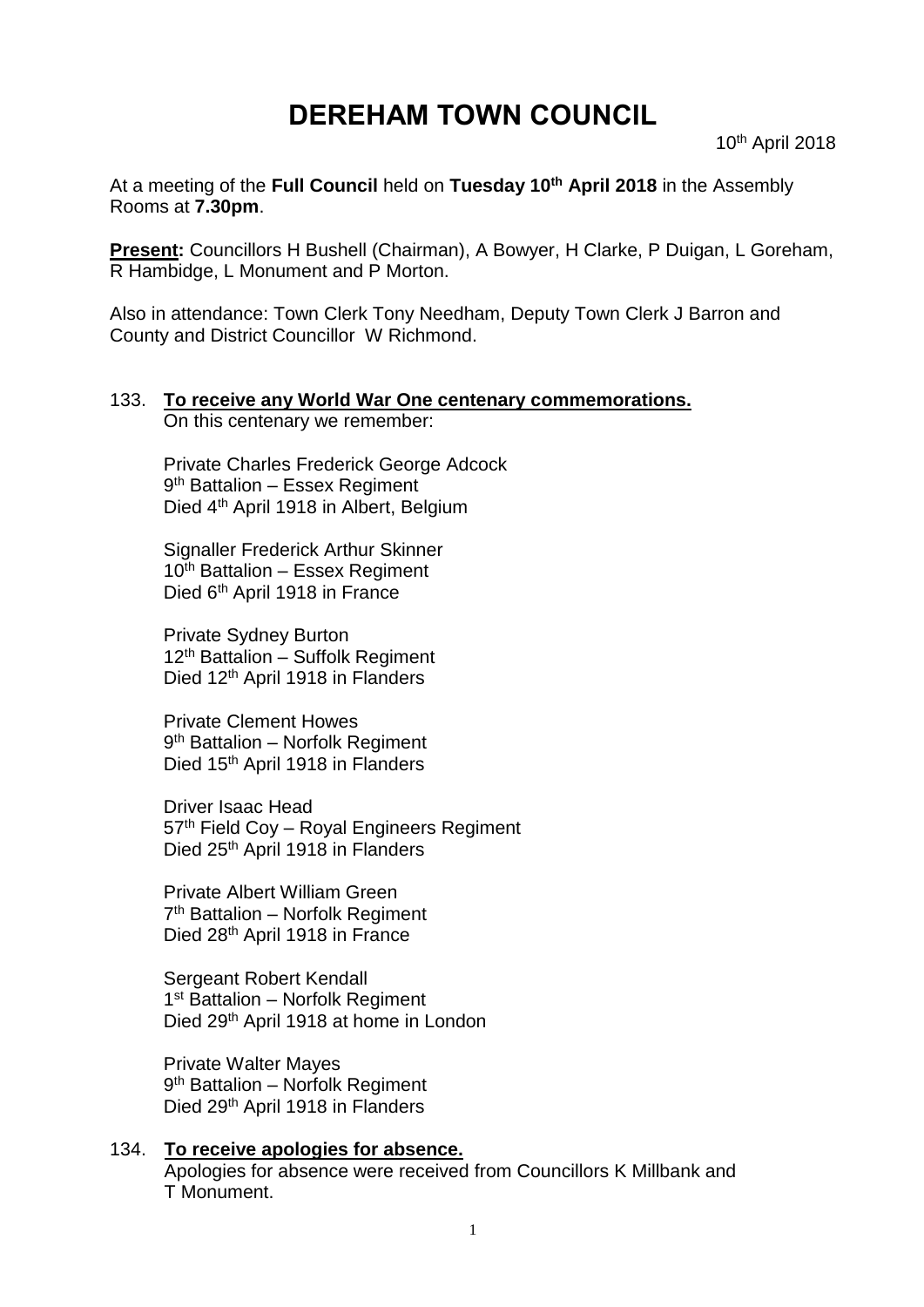#### 135. **Declaration of Interest**.

There were no declarations of interest.

#### *The meeting was adjourned*

County and District Councillor W Richmond explained that work on the traffic lights at Tavern Lane would now be carried out in late July/August, he had asked that the work should not coincide with the carnival which is on the 22<sup>nd</sup> July 2018.

He also advised the meeting that at the last SNAP meeting the priorities were speeding in Dereham and rural areas and drug use. The next SNAP meeting will be held on the last Wednesday in May.

Councillor H Clarke asked County Councillors W Richmond and P Duigan what they had spent their £6000 Highways improvements allowance on.

Councillor W Richmond explained that any funding from last year would be carried forward and would be used for SLOW road markings, road crossings and more speed signs. He would also like a sign saying Dereham as you enter the town from Scarning.

Councillor P Duigan said that his funding would be spent on painting lines in the town centre, parking bays in Foundary Place, the hedge at Beatrice Avenue and marking the boundary between Kennedy Close and Larners Drift.

*The meeting resumed*

#### 136. **To receive announcements.**

The Mayor, Councillor H Bushell announced that she had attended the following events:

| $5th$ March 2018            | $\sim 100$          | RAF Marham 100 Year Anniversary                                                                                    |
|-----------------------------|---------------------|--------------------------------------------------------------------------------------------------------------------|
| 21 <sup>st</sup> March 2018 | $\sim 10^{-10}$     | <b>Ruthen Twinning AGM</b>                                                                                         |
| 25th March 2018             | $\sim 10^{-10}$     | 100 <sup>th</sup> Anniversary commemoration for Victoria Cross<br>recipient Arthur Cross at Shipdham Parish Church |
| 27th March 2018             | $\sim 100$          | Forget Me Not Meeting                                                                                              |
| 6 <sup>th</sup> April 2018  | $\sim$              | Delivered a donation of £250 to Sense                                                                              |
| 7 <sup>th</sup> April 2018  | $\sim 10$           | <b>Swaffham Civic Reception</b>                                                                                    |
| 8 <sup>th</sup> April 2018  | $\omega_{\rm{max}}$ | <b>Wisbech Civic Reception</b>                                                                                     |

137. To receive, confirm as correct and sign the minutes of the **Full Council** meeting held on **Tuesday 13th March 2018.**

Proposed by Councillor H Bushell, seconded by Councillor P Duigan, the minutes of the Full Council Tuesday 13<sup>th</sup> March 2018 were agreed and signed subject to minor amendments.

#### 138. To receive, confirm as correct and sign the minutes of the **Planning** meeting held on **Tuesday 13th March 2018 and Tuesday 27th March 2018.**

Proposed by Councillor H Bushell, seconded by Councillor L Monument the minutes of the Planning meetings Tuesday  $13<sup>th</sup>$  March 2018 and Tuesday 27<sup>th</sup> March 2018 were agreed and signed.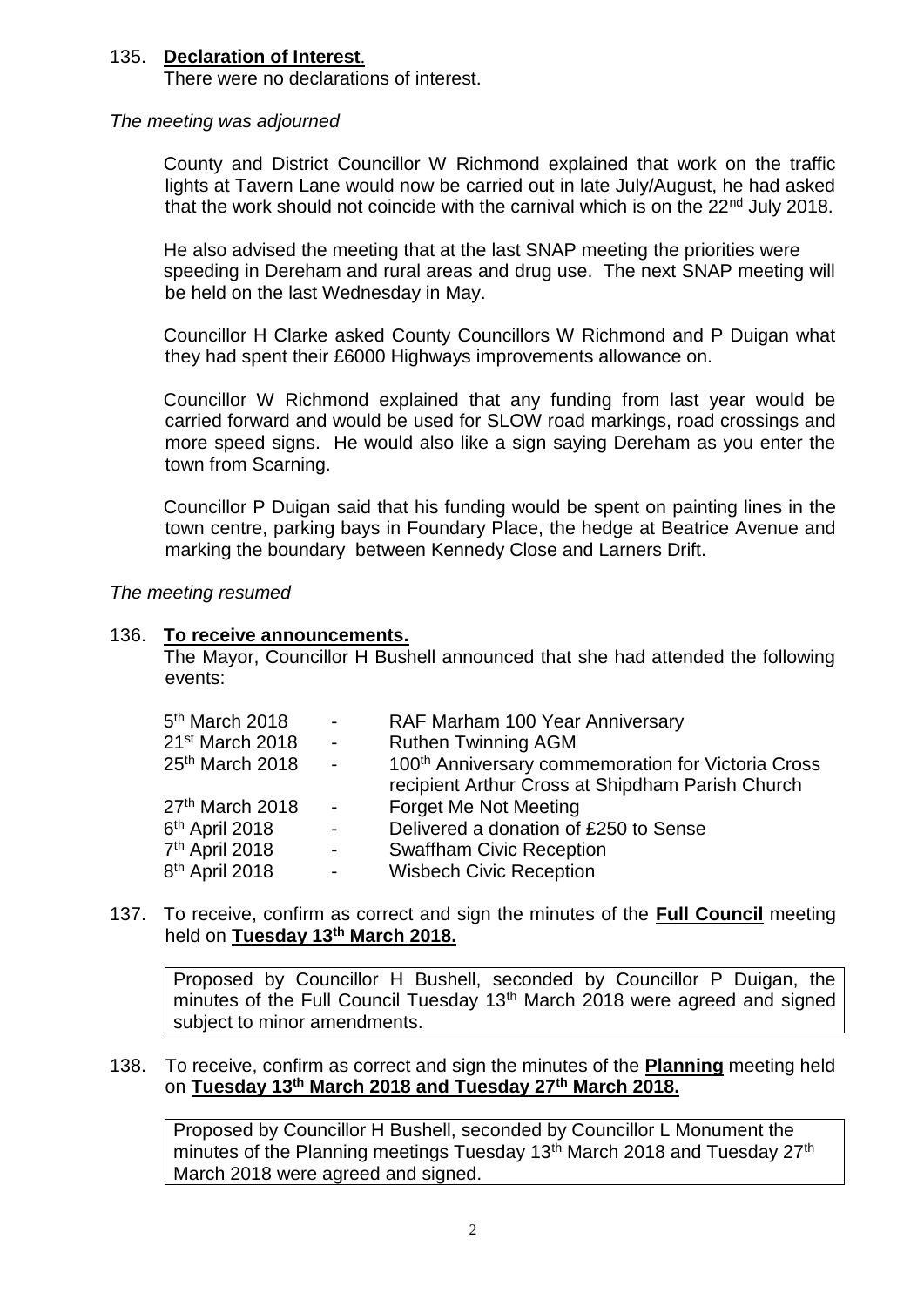#### 139. **Extraordinary Social and Welfare Committee Meeting**. (a) To receive, confirm as correct and sign the minutes of the meeting held on **Tuesday 27th February 2018.**

Proposed by Councillor R Hambidge, seconded by Councillor H Bushell the minutes of the Extraordinary Social and Welfare committee meeting were agreed and signed.

(b) To receive a report from the Chairman, discuss any matters arising therefrom and vote on recommendations.

The following recommendations were agreed and approved by the Council without amendment:

## **To consider revised form of Exclusive Rights of Burial for both cemeteries.**

The grant for both cemeteries is for a period of 60 years and that there be a 12 month period following the death of the last surviving owner of the Right, the Council will take all reasonable steps to honour the Grant and not permit any other remains to be interred within the Plot detailed in the Grant until the remains of persons named on the original Grant have been interred or scattered, within the Plot or elsewhere.

There were several amendments to the text, the final grant will be presented at the next Full Council.

## **To consider reselling exclusive rights in old cemetery.**

The council resume selling exclusive rights at the old cemetery and that people on the waiting list should be written to advising them of this decision and given 6 weeks to reply.

#### **To consider revising conditions for the permission to erect a headstone in both cemeteries.**

The grant is for a period of 60 years. There were also several amendments to the text, the final grant will be presented at the next Full Council.

#### **To consider fees for permission to erect and maintain kerbed memorials.**

The fee to erect and maintain a kerbed memorial be £1000.

#### **To consider how to treat memorial benches that are no longer repairable.**

The Town Council write to any persons who donated a bench which is now no longer repairable advising them of this and giving them the option the replace the bench at their expense should they wish to do so.

#### **To consider future of memorial benches.**

No more memorial benches should be installed; any benches that were required would be purchased by the Town Council.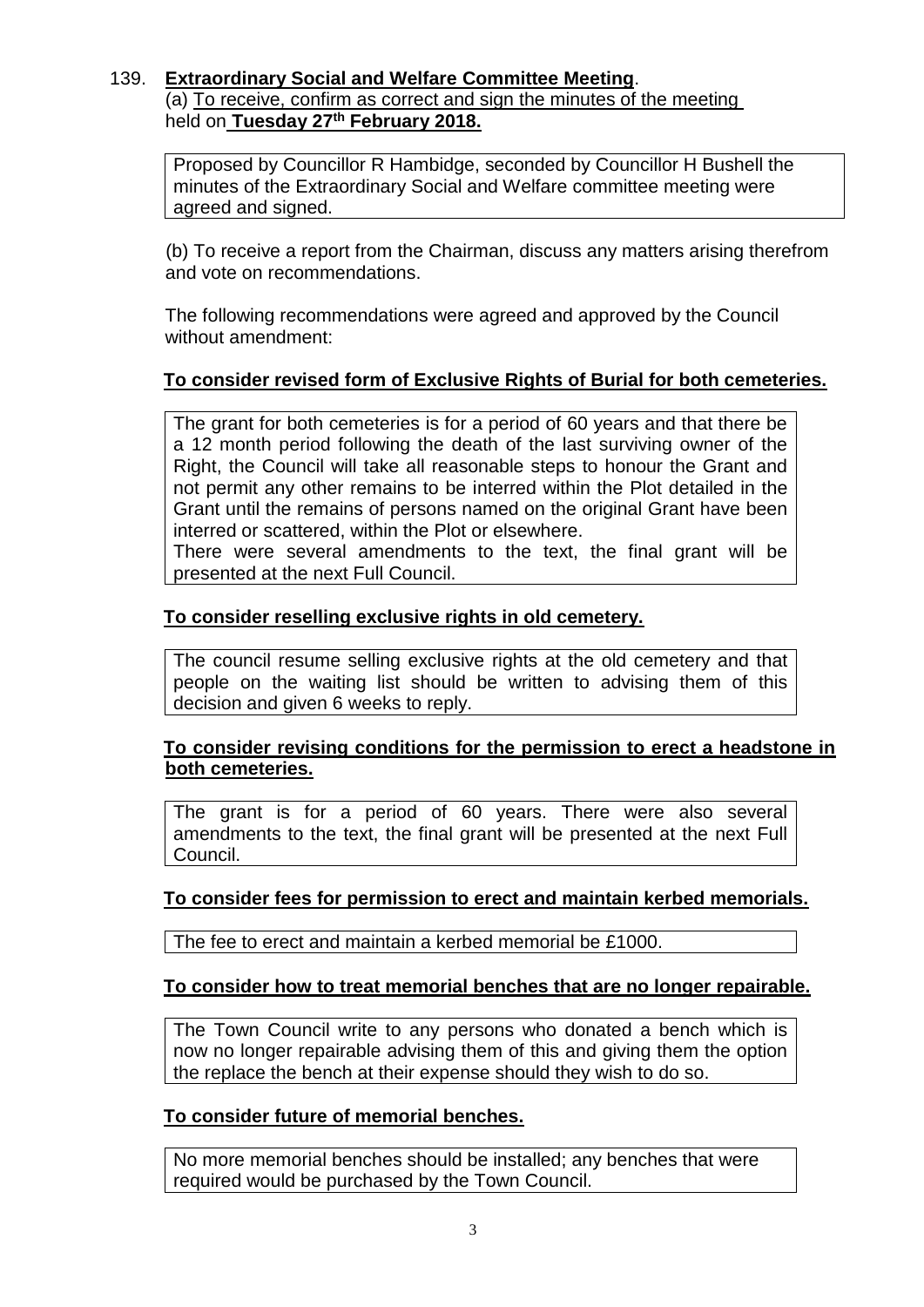## 140. **To receive and adopt the list of accounts paid, the Financial Statement and list of accounts to be paid.**

Proposed by Councillor H Bushell, seconded by Councillor R Hambidge the list of accounts paid, the Financial Statement and list of accounts to be paid were agreed and signed.

## 141. **To consider and comment on the consultation for the Norfolk Access Improvement Plan.**

Proposed by Councillor H Bushell, seconded by Councillor R Hambidge it was agreed that the following comments be made:

At 3.2.2 reference is made to the Cycling Proficiency training. Cycling Proficiency no longer exists and has been replaced by the Bikeability scheme.

There should be a clear commitment and opportunity for parish and town councils to purchase NCC officer time and expertise to develop local Countryside Access Improvement Plans to support Neighbourhood Plans and local community priorities. The County wide plan will always focus on County priorities around the largest settlements and tourist areas, the option for local communities to develop their own Access Improvement Plan with the County Council could lead to a much great impact across the whole County

## 142. **To consider an Advertising Board Charter for Dereham.**

Proposed by Councillor R Hambidge, seconded by Councillor L Goreham it was agreed in principle that Dereham would have an Advertising Board Charter for Dereham. Councillors P Duigan and H Clarke will investigate who to contact at Breckland Council and Norfolk County Council so that a meeting could be organised to discuss the proposal.

## 143. **To consider Dereham Runners Grant Application**

Proposed by Councillor P Duigan, seconded by Councillor A Bowyer it was agreed that a grant of £750 be awarded to Dereham Runners.

## 144. **To consider Toftwood Recreation Ground and football clubs.**

Proposed by Councillor L Monument, seconded by Councillor R Hambidge the following was agreed:

- 1. The Council applies for Planning consent for the changing rooms
- 2. The Council assumes ownership of the changing rooms on the last day of May 2018
- 3. The Council immediately isolates the majority of the electrical circuits and leaves a safe working socket and lighting to the toilets.
- 4. The Council applies to Norfolk FA for funding to fence and secure the changing room area, purchase materials (Toftwood Saints organise volunteers to do work) to carry out cosmetic improvements,surface fixes electrical sockets and lighting to comply with safety standards
- 5. The Council leases the changing rooms to Toftwood Saints for a nominal sum, with the club paying all the bills.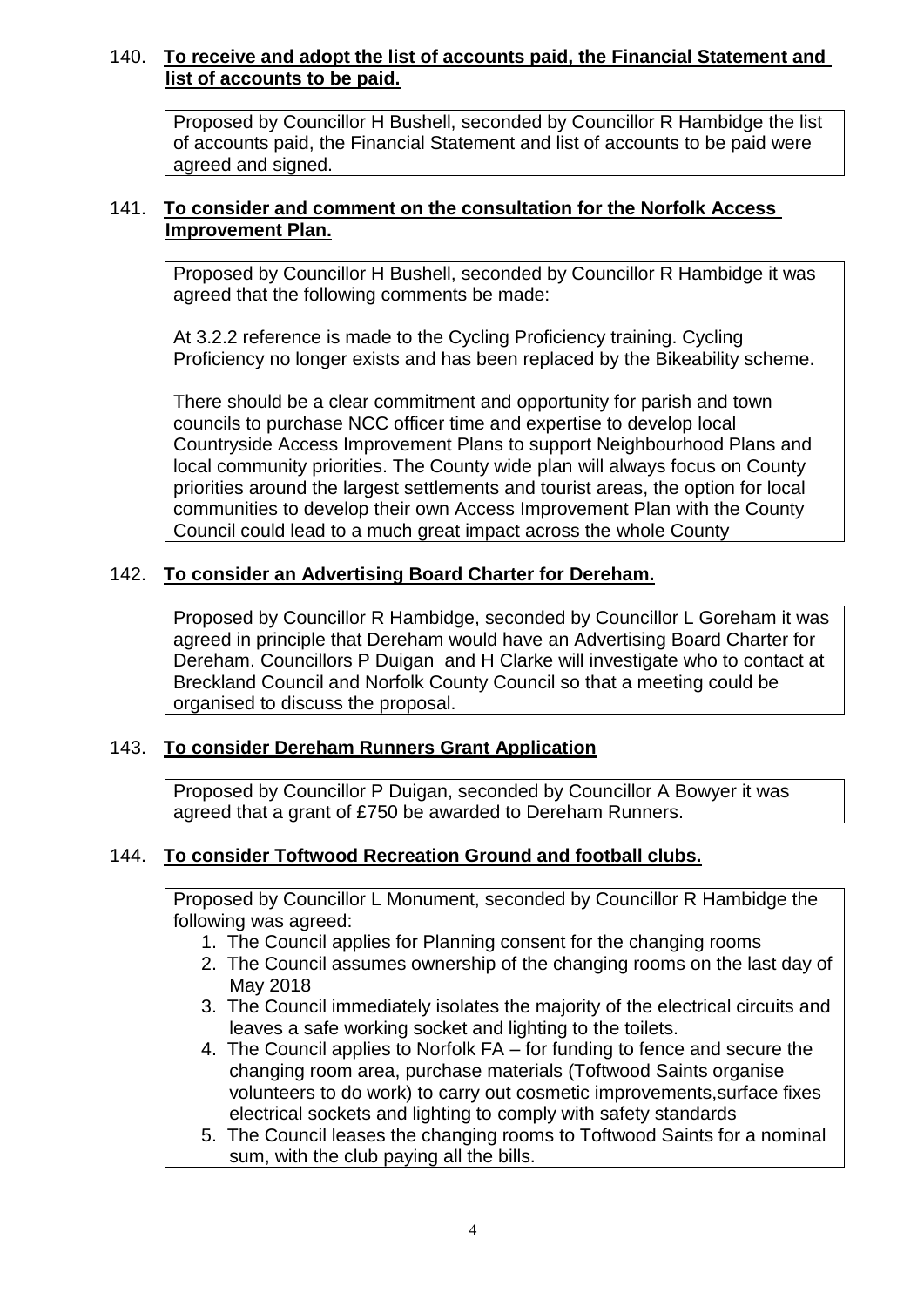145. To receive, confirm as correct the draft minutes of the **Annual Parish** meeting held on **Tuesday 20th March 2018.** This item was deferred.

## 146. **Exclusion of Press & Public**

Proposed by Councillor H Bushell seconded by Councillor L Goreham it was agreed to pass a resolution to exclude the Press and Public from the meeting on the grounds that the Business to be transacted is confidential and publicity would be prejudicial to the public interest

## 147. **To review Council's Legal Opinion regarding DC11 and ENV04**

Proposed by Councillor A Bowyer, seconded by Councillor L Monument it was agreed to adopt the following Policy statement:

#### **Dereham Town Council's Policy Statement Regarding the interpretation of DC11 and ENV04.**

Following on from the Breckland Council's legal advice and the subsequent Town Council's legal advice regarding DC11 and ENV 04, the Town Council would like to put forward the following as a Policy Statement.

This Policy Statement is aimed to give certainty to developers as to the areas on which the Council will actively challenge a development with regard to the provision of Outdoor Playing Space.

The Town Council would like to see developers view play space provision as a significant part of the design process. The aim of any developer should be to identify how a development can provide the best play experience possible for its residents. Outdoor Playing space should be considered early in the design process; it should not be an afterthought with developers allocating any land left over after planning as outdoor playing spaces.

## **The Principle of Primary Purpose.**

All Outdoor Playing Spaces must be designed for their primary purpose. The primary purpose must be stated and this must be detailed in any 106 agreement so that it can be secured as such in perpetuity. Any area for sport must be laid out for sport and any area for children's play must be laid out for children's play.

## **Area for Sports.**

If the type of sport for which the land is being laid out is anything other than those sports identified within the statutory meaning of a 'playing field', (as defined in the Town and Country Planning (Development Management Procedure) (England) Order 2010), the developer will be actively challenged to demonstrate how and why their development will create a demand for these new sports, which is likely to be greater than the demand for the sports listed within the statutory definition of playing field.

For developments of less than 200 dwellings which are not required to provide an area for sport onsite, all the area required for outdoor playing spaces should be provided onsite as Children's Play Space. These will then provide enhanced children's play space and encourage active chase type play.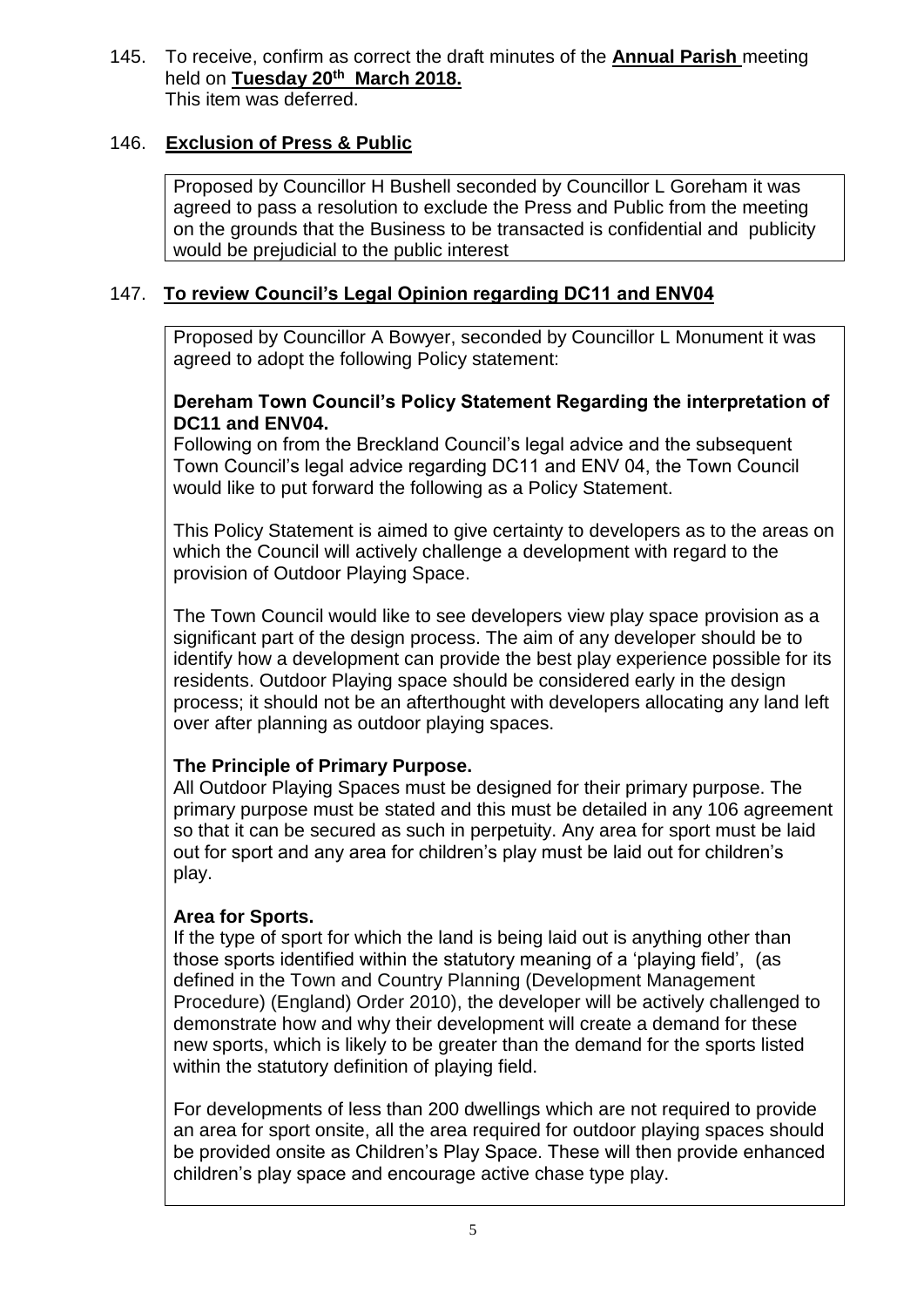## **Children's Play Space.**

Any areas designated as children's playing space must, in order to have play as their primary purpose, be designed so as to conform with the characteristics set out for a LAP (as detailed in section 6.2 of the FiT guidance 'Planning and Design for Outdoor Sports and Play 200'8 with the amendment that the words "may" be replaced with the word "must"). The Town Council will actively challenge any areas that do not meet this requirement.

The LEAPs required under DC11 and ENV04 should be proportionate to the size of development i.e. a development of 80 dwellings will require the minimum equipment detailed by FiT but a larger development will require proportionately more equipment than the minimum detailed within FiT. The development will be challenged if this is not the case.

#### **Number of Areas**

The Town Council believes that the area provided for outdoor playing space should generally be provided in accordance with the number of areas detailed in policy DC11 (or ENV04) as a minimum. If a developer proposes more spaces than the stated minimum number, then the Town Council will challenge the developer to demonstrate that the play provision thus proposed to be provided is as good or better than that obtained by providing the number of spaces required as a minimum under policy DC11/ENV04.

## **The dual use of SUDs and outdoor playing space.**

While the FiT guidance 'Beyond the Six Acre standard' states that outdoor playing space could be located within SUDs features, the more comprehensive 2008 FiT guidance 'Planning and Design for Outdoor Sport and Play' states

5.5.4 "there is, on occasion, a tendency to place outdoor facilities for sport, play and recreation on areas subject to flooding and flood damage. Such areas provide an excellent opportunity for enhancing open space generally but they should not normally be used for siting play or formal sports facilities".

The Town Council will challenge the dual use of SUDs as outdoor playing space unless it can be clearly demonstrated that:

- 1. the outdoor playing space is the primary purpose and will not be compromised by the SUDs
- 2. the site is well drained
- 3. the discharge of water can legally be limited in order to protect the primary purpose.
- 4. the playing space can be legally protected as an outdoor playing space in perpetuity
- 5. the playing space has the capacity to evolve to meet changing future demand; for example it should be possible to introduce new play equipment, the planting of trees to enhance amenity or the construction of a youth shelter and the like.

It was agreed that further legal advice should be sought on the dual use of SUDs